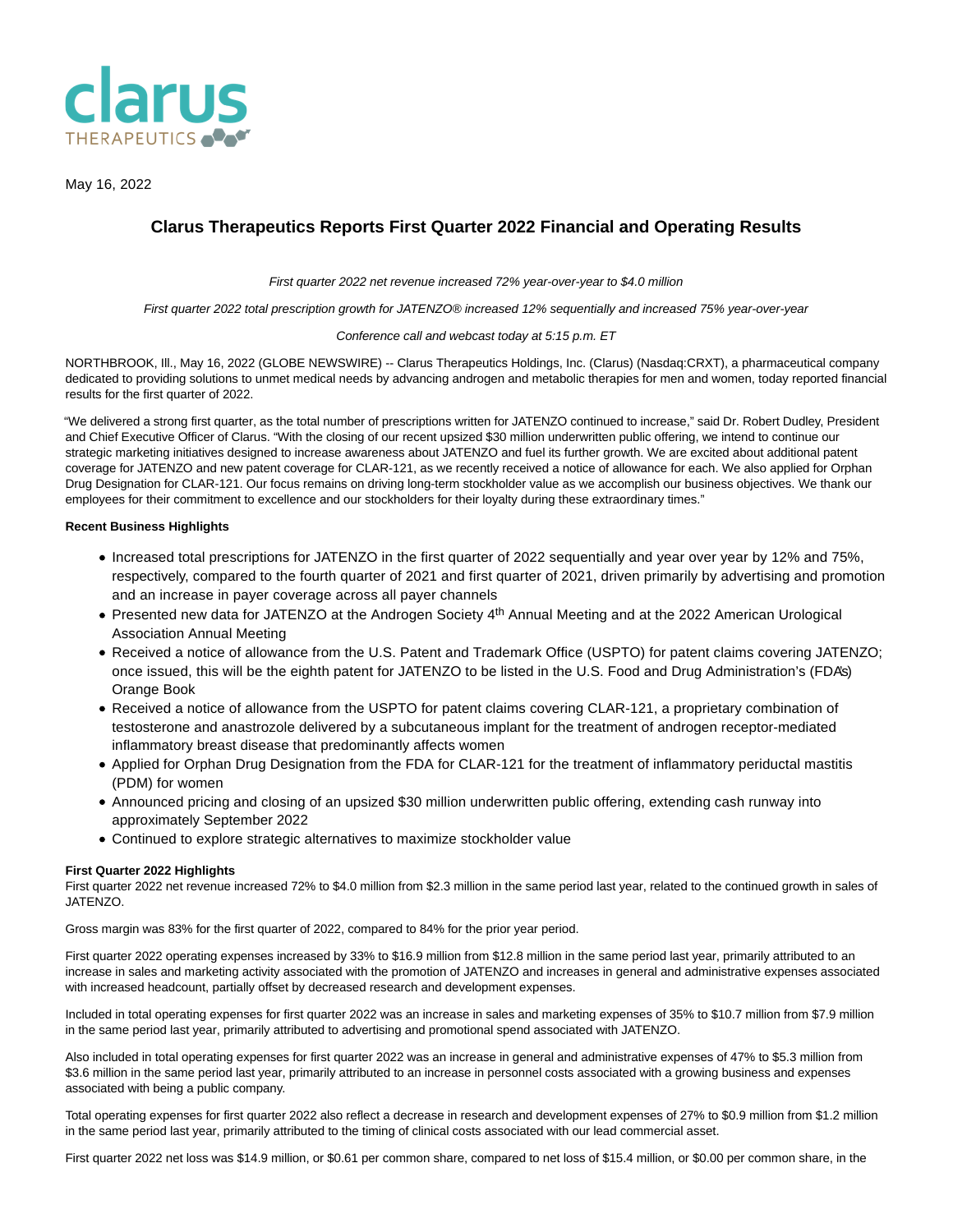same period last year.

### **Major Upcoming Milestones**

- Phase 4 clinical trial for JATENZO as testosterone therapy for female-to-male transgender individuals (Investigator-Initiated Study) expected to be initiated in the second half of 2022
- Phase 2 clinical trial for CLAR-121 (testosterone + anastrozole) for the treatment of PDM expected to be initiated in the second half of 2022, subject to availability of funding
- Phase 2 clinical trial for once daily oral testosterone undecanoate for the treatment of male hypogonadism expected to be initiated in the second half of 2022, subject to availability of funding
- Phase 1 clinical trial for CLAR-222 (CoQ<sub>10</sub> + caspofungin) for the treatment of primary forms of CoQ<sub>10</sub> deficiency and related mitochondrial dysfunction expected to be initiated in the second half of 2022, subject to availability of funding
- Results from the Phase 4 clinical trial of JATENZO for the treatment of hypogonadal men with chronic kidney disease expected in the first half of 2023

# **Conference Call and Webcast**

Clarus will host a conference call today at 5:15 p.m. ET to discuss the results. The dial-in numbers are (844) 249-2007 for domestic callers and (224) 619-3902 for international callers. The conference ID number is 7677008. A live webcast and replay of the conference call will be accessible through the Investors section of Clarus Therapeutics' website at [Investors.ClarusTherapeutics.com.](https://www.globenewswire.com/Tracker?data=i1FPc28aVhU4b8OEZXLITm5WcQIglA7kHMovJNH67HR9KTZfXSccuqIrIFCg_zulSHu10KBRU5yiyuxOm9SGu31p4ubrbjdWLt3MdJrZZJAKnH_VeCGMW7u2GoEveZw3)

## **About Clarus Therapeutics Holdings, Inc.**

Clarus Therapeutics Holdings, Inc. is a pharmaceutical company with expertise in developing androgen and metabolic therapies for men and women – including potential therapies for orphan indications. Clarus Therapeutics' first commercial product is JATENZO (testosterone undecanoate). For more information, visit www.clarustherapeutics.com an[d www.jatenzo.com.](https://www.globenewswire.com/Tracker?data=qFseo8b6ldkHDUIzzSsyo3FfvXVmPaimwNI9YUekpNaiTDpVYBelJzTQb7qd17t7hRXlrNazvYNk0KczGhW9kQ==) Follow us on Twitter [\(@Clarus\\_Thera\)](https://www.globenewswire.com/Tracker?data=HcRgzPXiTrnlqQRgXT7Rd4NUfjgsdWLT4sBG8A19LxkUSehNjVWEZ8yrPkHTbxgUSnnhr6WDOv7nRKqggh1a20qWZ4fdRtaqmPEPpbWzdBg=) and LinkedIn [\(Clarus Therapeutics\)](https://www.globenewswire.com/Tracker?data=oTbfcNax3B5Q3L43tkTn5YKFIj8iyf36qF9v6WD89HxwO2AevxI39gRhDHd9GmpntQHe3NNwNj2mioM--INKbnlnzOIVmUTIerB88PweegQMBnMpOX-_DVOPP9G-kUtP).

## **Clarus Forward-Looking Statements**

Certain statements in this press release constitute "forward-looking statements" for purposes of the federal securities laws. The words "anticipate," "believe," "contemplate," "continue," "could," "estimate," "expect," "intends," "may," "might," "plan," "possible," "potential," "predict," "project," "should," "will," "would" and similar expressions may identify forward-looking statements, but the absence of these words does not mean that a statement is not forward-looking. Clarus' forward-looking statements in this press release include, but are not limited to, statements regarding its strategic marketing initiatives for JATENZO, potential Orphan Drug Designation for CLAR-121, expectations regarding Clarus' cash runway, exploring strategic alternatives, and the timing of initiation and data from clinical trials for JATENZO and other product candidates, among others. These forward-looking statements are based on current expectations and beliefs concerning future developments and their potential effects. There can be no assurance that future developments affecting Clarus will be those anticipated. These forward-looking statements involve a number of risks, uncertainties (some of which are beyond Clarus' control) or other assumptions that may cause actual results or performance to be materially different from those expressed or implied by these forward-looking statements. These risks and uncertainties include, but are not limited to, the risks associated with pharmaceutical development, risks associated with Clarus' financial position, and those factors described under the heading "Risk Factors" in Clarus' annual report on 10-K for the year ended December 31, 2021, filed with the Securities and Exchange Commission (the SEC) on March 31, 2022, and those that are included in any of Clarus' future filings with the SEC. Some of these risks and uncertainties may in the future be amplified by the ongoing COVID-19 pandemic and there may be additional risks that Clarus considers immaterial, or which are unknown. It is not possible to predict or identify all such risks. Clarus' forward-looking statements only speak as of the date they are made, and Clarus does not undertake any obligation to update or revise any forward-looking statements, whether as a result of new information, future events or otherwise, except as may be required under applicable securities laws.

JATENZO® is a registered trademark of Clarus Therapeutics Holdings, Inc.

## **Clarus Contact:** Kara Stancell Vice President, Investor Relations & Corporate Communications [kstancell@clarustherapeutics.com](https://www.globenewswire.com/Tracker?data=Bbi1gQmP119eUBLT18LQ7-4H_qj1sBf5_swBiViXznm29heocB3n5-OxVinor5NUWo4TJYaWwV-H46WAyaiqq3EailXTctuxKXHov7tLIPBIsYObgh-ZSxUqPAC_orZA) (847) 562-4300 x 206

The following presents Clarus Therapeutics Holdings, Inc. statements of operations for the three months ended March 31, 2022 and 2021:

#### **CLARUS THERAPEUTICS HOLDINGS, INC. Consolidated Statements of Operations (Unaudited) (in thousands, except share and per share data)**

|                            | <b>Three Months Ended</b><br>March 31, |        |    |       |  |
|----------------------------|----------------------------------------|--------|----|-------|--|
|                            |                                        | 2022   |    | 2021  |  |
| Revenue:                   |                                        |        |    |       |  |
| Net product revenue        | \$                                     | 4,011  | \$ | 2,330 |  |
| Cost of product sales      |                                        | 664    |    | 367   |  |
| Gross profit               |                                        | 3,347  |    | 1,963 |  |
| Operating expenses:        |                                        |        |    |       |  |
| Sales and marketing        |                                        | 10,729 |    | 7,937 |  |
| General and administrative |                                        | 5,285  |    | 3,605 |  |
| Research and development   |                                        | 881    |    | 1,210 |  |